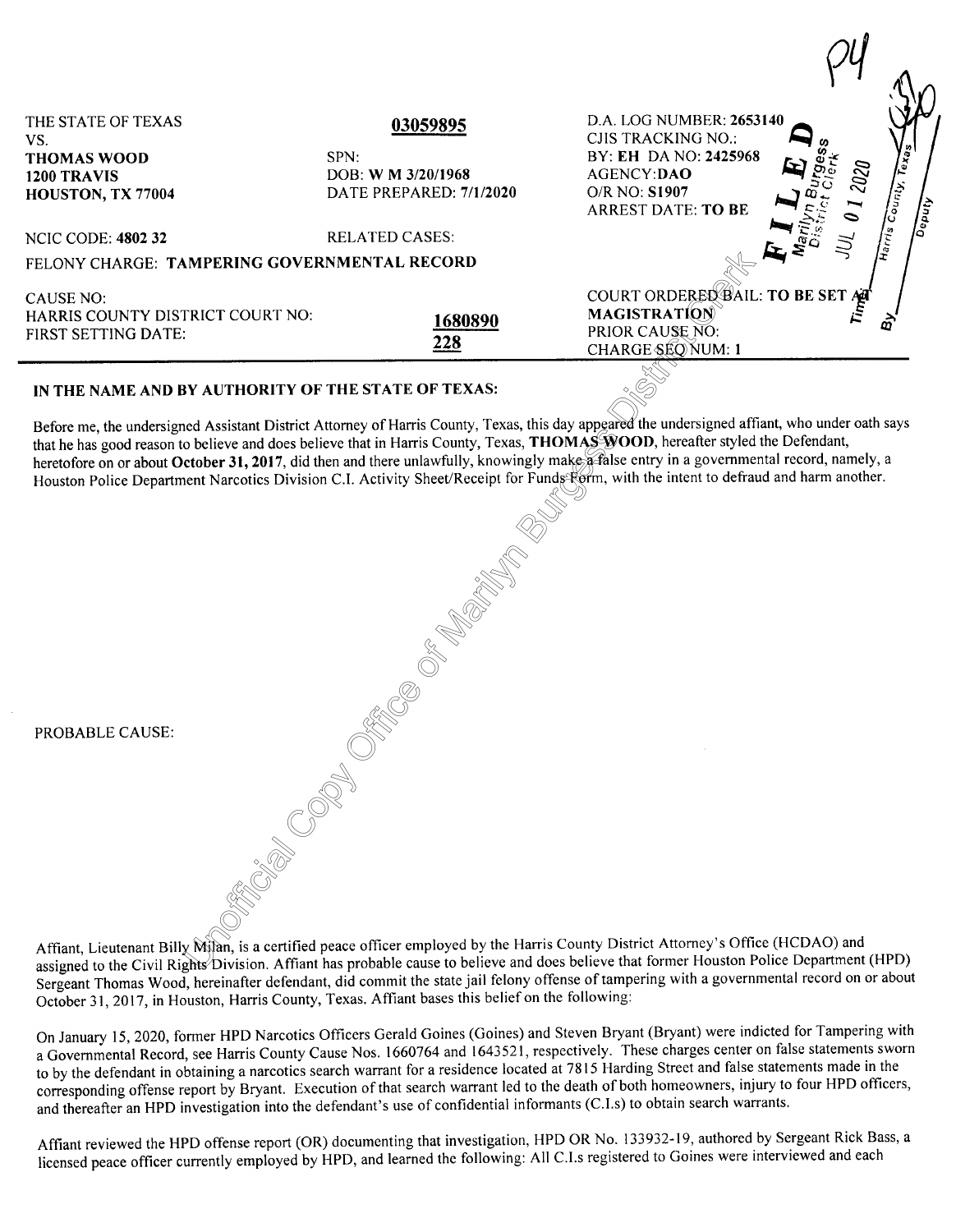denied having completed a controlled buy at Harding Street, despite the probable cause affidavit for the search warrant for that location stating that a C.I. had completed a controlled buy the day prior to the date of the affidavit. One of the C.I.s who was interviewed (hereinafter referred to as C.I. #1) reported to have at times been paid by Goines for work not preformed. C.I. #1 gave a video interview during which C.I. #1 was asked about several locations where, according to official HPD records (specifically C.I. Forms discussed more fully below), C.I. #1 had conducted controlled buys. C.I. #1 denied having conducted several of those buys, each of which led to a narcotics search warrant.

estigator making<br>dictated by the<br>ment to occur.<br>associated OR ts to C.I.s. 1<br>hat at least tv<br>nant without<br>is to C.I.s "sh<br>information" Affiant is aware of and has reviewed HPD General Order 600-16 (GO) which governs C.I.s and payments to C.I.s. The GO holds that "all meetings between a C.I. and an officer shall be attended by two officers." This regulation requires that that at least two officers be present when a controlled buy is conducted. It further mandates that "officers shall not pay a confidential informant without the appropriate witness present." The GO goes on to dictate how payments to C.I.s will be documented, stating that all payments to C.I.s "shall be fully documented on a division's 'Confidential Informant Receipt for Funds form"' (C.I. Form) with "control information" to include the signature of the C.I. as an agreement that the payment was received, the signature of the investigator making the payment, the signature of at least one other officer witnessing the payment, and the date of the payment. These forms, as dictated by the GO, require that at least three people - the C.I., the investigator, and a witness - be together in one place in order for a payment to occur. Affiant has reviewed numerous HPD C.I. Forms and has noted that these forms also include the time of the payment and the associated OR number for the OR wherein the controlled buy is documented.

nd includes bland<br>Sand includes b<br>the word Witne<br>ignatures of the<br>vestigation, incl Affiant has also reviewed the Special Investigation Command, Narcotics Division, Standard Operating Procedures (SOP). SOP 100/2.05 covers "Confidential Informant Funds/Expense Letters, Limits of Authorization and Use of Fl covers "Confidential Informant Funds/Expense Letters, Limits of Authorization and Use of Flash Money" and includes a section on "CI Payments & Receipt for Funds Form." That section repeats the requirements of GO 600-16 and also specifically states, "The CI Receipt for Funds form will be completed at the time of the payment to the CI" (emphasis in original). Affiant has reviewed the specific C.I. Form used by the HPD Narcotics Division, titled "C.I. Activity Sheet / Receipt for Funds Form." The form has six sections. The first section includes C.I. name, date, time, location, OR number, and blanks for up to two drug types and the corresponding weight. The second section is for an amount paid to the C.I. for information and assistance and includes blanks for the amount paid and the C.I. 's signature. The third section is for an amount provided to the C.I. to purchase narcotics and includes blanks for the amount paid and the C.I. 's initials. The fourth section provides a space for details. The fifth section starts with the word "Witness" followed by a blank for a printed name and a blank for a signature. The sixth section goes on to provide blanks for the signatures of the reviewing sergeant and the reviewing lieutenant.

observed that Golles submitted a C.I. Activity sheet Receipt for Funds Form associated with this report humber, wherein he stated that h<br>made a payment to C.I. #1 on October 31, 2017 at 09:00 hours for the results of a sea s mves<br>specif<br>for Fur Affiant reviewed documents provided by HPD pursuant to this investigation, including C.I. Forms, expense reports, offense reports, overtime request forms, and expense authorization forms, and specifically all documentation for HPD OR number 1312420-17. Affiant observed that Goines submitted a C.I. Activity Sheet/Receipt for Funds Form associated with this report number, wherein he stated that he 4855 Fuqua #2301 in Houston, Harris County, Texas. The defendant signed this form as a witness to this alleged payment on this date and time. C.I. #1 denied making any buys at this location.

nts for cell si<br>ned as a resu<br>le data for C.<br>(Cates), a Lie<br>he time neric Affiant previously obtained search warrants for cell site data for the personal cell phones of both the defendant and C.I. #I. Affiant was provided a copy of the cell site data returned as a result of those warrants. The data for the defendant came from AT&T and ranged from April 6, 2017 through March 9, 2018. The data for C.I. #1 came from AT&T and ranged from March 25, 2017 through December 31, 2018. This data was provided to Nathan Gates (Gates), a Lieutenant Investigator and Digital Forensic Examiner currently employed within the HCDAO Digital Forensic Unit. During the time period for which data was returned, Gates mapped the coordinates of the cell phone data for the defendant and for C.I. #1 for the dates and times of the documented payment.

c Unit. During the<br>C.I. #1 for the date<br>nt's cell site mappi<br>in the area north of<br>as in use in the same<br>n. In reviewing the<br>nately 08:04 hours In reviewing the defendant's cell site mapping for this date and time, Affiant observed that the defendant's cell phone was in use and travelling at 08:52 hours in the area north of the 610 Loop between the Independence Heights and Acres Homes neighborhoods. The defendant's cell phone was in use in the same area again at  $09:52$  hours, with no indication of any cell phone use outside of that location during the time in between. In reviewing the cell site mapping for C.I. #1 for this date and time, Affiant observed that C.I. #1's cell phone was in use from approximately 08:04 hours to 09:54 hours in the area of SH-288 and 1-45, a location that Affiant found to be approximately fifteen (15) miles away from the defendant's location in northwest Houston during the same time.

Based on the above information, Affiant has reason to believe that neither the alleged buy nor the alleged payment discussed herein took place as documented by Goines and the defendant, and thus Affiant has reason to believe that the defendant did not witness any alleged payment to C.I. #1 at 09:00 hours on October 31, 2017, as documented by the defendant in the C.I Activity Sheet / Receipt for Funds Form. Texas Penal Code Section 37.10, Tampering with a Governmental Record, provides that, amongst other means, "a person commits an offense ifhe knowingly makes a false entry in, or false alteration of, a governmental record." Texas Penal Code Section 37.01(2) provides that a "Governmental Record" includes "anything belonging to, received by, or kept by government for information, including a court record." The C.I. Forms described above are required by a General Order to be completed for all C.I. payments. They are kept by HPD to document C.I. activity and involvement in narcotics investigations. Affiant is aware that HCDAO has requested and received from HPD C.I. Forms dating back more than 20 years. HPD is a subdivision of the City of Houston, a municipality.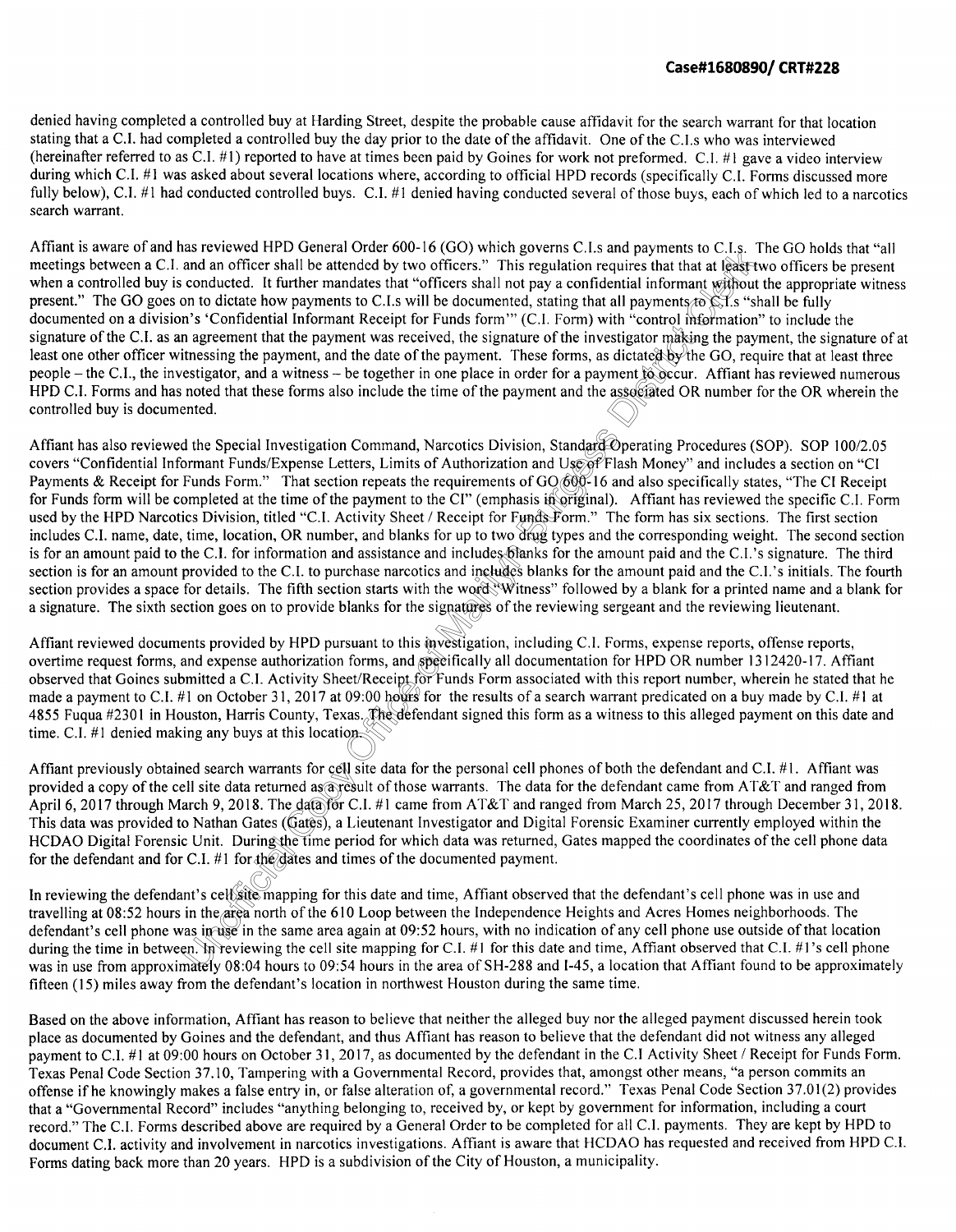Clerk Clerk

Affiant therefore believes that the defendant did commit the offense of tampering with a governmental record on or about October 31, 2017 in Houston, Harris County, Texas by knowingly making a false entry in a governmental record, namely a Houston Police Department Narcotics Division C.I Activity Sheet/ Receipt for Funds Form, and that this offense was committed with the intent to defraud the Houston Police Department.

**AGAINST THE PEACE AND DIGNITY OF THE STATE.** 

Signed and sworn by me on

ne on <del>19</del>

AFFIANT

IN PETSON

Office C

of-

Mari<br>Historia<br>Historia

Burges<br>Participation<br>Participation

Diss<sub>tric</sub>t Strict Strict Strict Strict Strict Strict Strict Strict Strict Strict Strict Strict Strict Strict Strict Strict Strict Strict Strict Strict Strict Strict Strict Strict Strict Strict Strict Strict Strict Strict

Witness (Peace Officer)

Witness Printed name & Badge or Payroll number

Duly attested by me on **07/01/2020** 

ASSISTANT DISTRICT ATTORNEY OF HARRIS COUNTY, TEXAS<br>Bar No.  $\bigwedge$   $\bigwedge$   $\bigwedge$   $\bigwedge$   $\bigwedge$   $\bigwedge$   $\bigwedge$